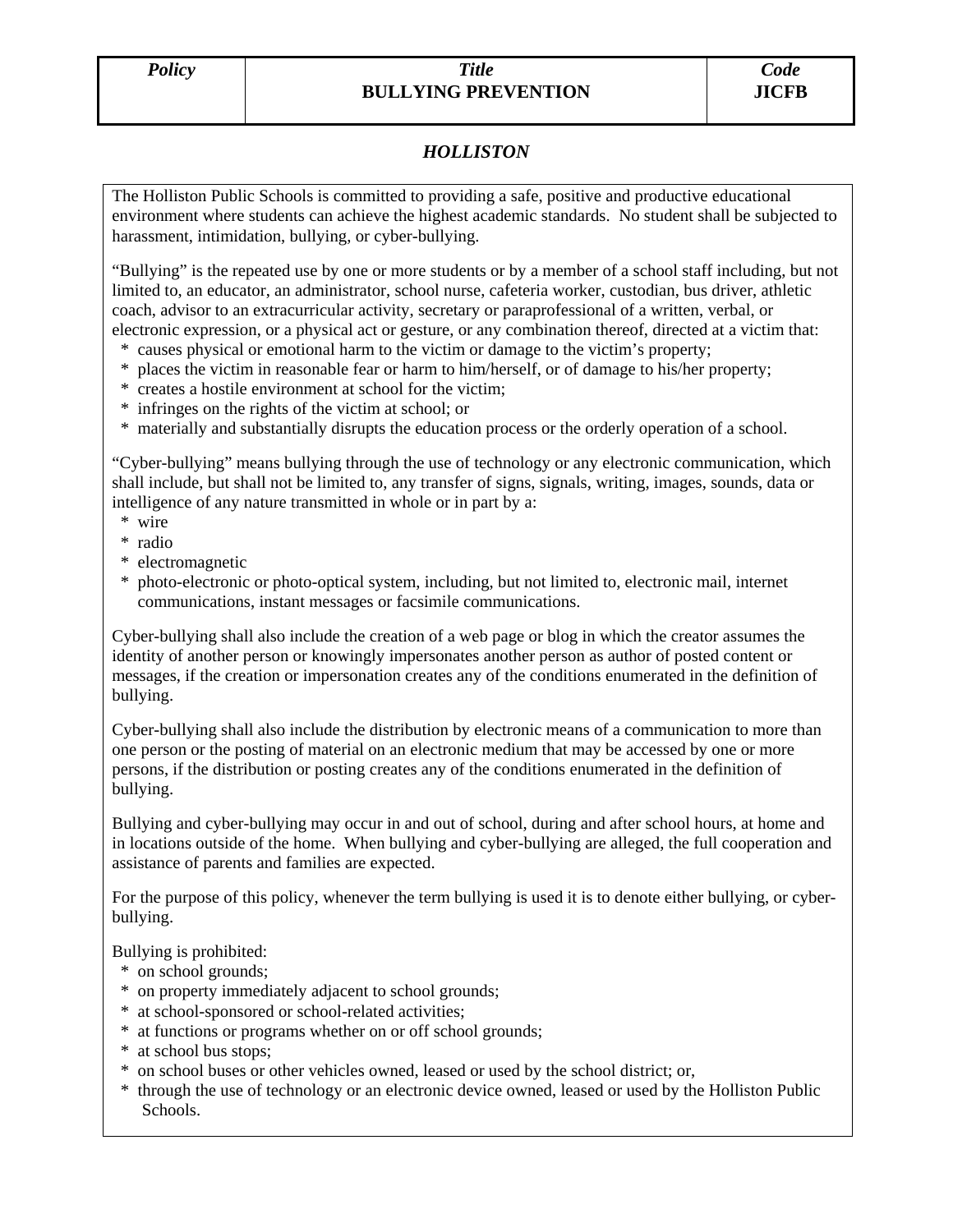Bullying and cyber-bullying are prohibited at a location, activity, function or program that is not schoolrelated or through the use of technology or an electronic device that is not owned, leased or used by the Holliston School District if the act or acts in question:

- \* create a hostile environment at school for the victim;
- \* infringe on the rights of the victim at school; and/or
- \* materially and substantially disrupt the education process or the orderly operation of a school

## **Prevention and Intervention Plan**

The Superintendent and/or his/her designee shall oversee the development of a prevention and intervention plan, in consultation with all district stakeholders, which may include teachers, school staff, professional support personnel, school volunteers, administrators, community representatives, local law enforcement agencies, students, parents and guardians, consistent with the requirements of this policy, as well as state and federal laws. The Prevention and Intervention Plan must recognize that certain students may be more vulnerable to becoming a target of bullying or harassment based on actual or perceived differentiating characteristics, including race, color, religion, ancestry, national origin, sex, socioeconomic status, homelessness, academic status, gender identity or expression, physical appearance, pregnant or parenting status, sexual orientation, mental disability, physical disability, developmental disability, or sensory disability or by association with a person who has or is perceived to have one or more of these characteristics. The plan shall include the specific steps that the school district will take to support vulnerable students and to provide all students with the skills, knowledge and strategies needed to prevent or respond to bullying. The bullying prevention and intervention plan shall be reviewed and updated at least biennially.

The principal is responsible for the implementation and oversight of the bullying prevention and implementation plan within his or her school.

## **Reporting**

Students, who believe that they are a victim of bullying, observe an act of bullying, or who have reasonable grounds to believe that these behaviors are taking place, are obligated to report incidents to a member of the school staff. The victim shall, however, not be subject to discipline for failing to report bullying.

Each school shall have a means for anonymous reporting by students of incidents of bullying and retaliation for reporting bullying as well. No formal disciplinary action shall be taken solely on the basis of an anonymous report.

Any student who knowingly makes a false accusation of bullying shall be subject to disciplinary action.

Parents or guardians, or members of the community, are encouraged to report an incident of bullying or retaliation for reporting bullying as soon as possible to a member of the school staff.

A member of a school staff shall immediately report any instance of bullying or retaliation for reporting bullying that the staff member has witnessed or become aware of to the school principal or their designee.

## **Investigation Procedures**

The principal or their designee, upon receipt of a viable report, shall promptly contact the parents or guardians of a student who has been the alleged victim or alleged perpetrator of bullying. The actions being taken to prevent further acts of bullying shall be discussed.

The school principal or a designee shall promptly investigate the report of bullying, using a Bullying/Cyber-bullying Report Form which may include interviewing the alleged victim, alleged perpetrator, staff members, students and/or witnesses.

Support staff shall assess an alleged victim's needs for protection and create and implement a safety plan that shall restore a sense of safety for that student.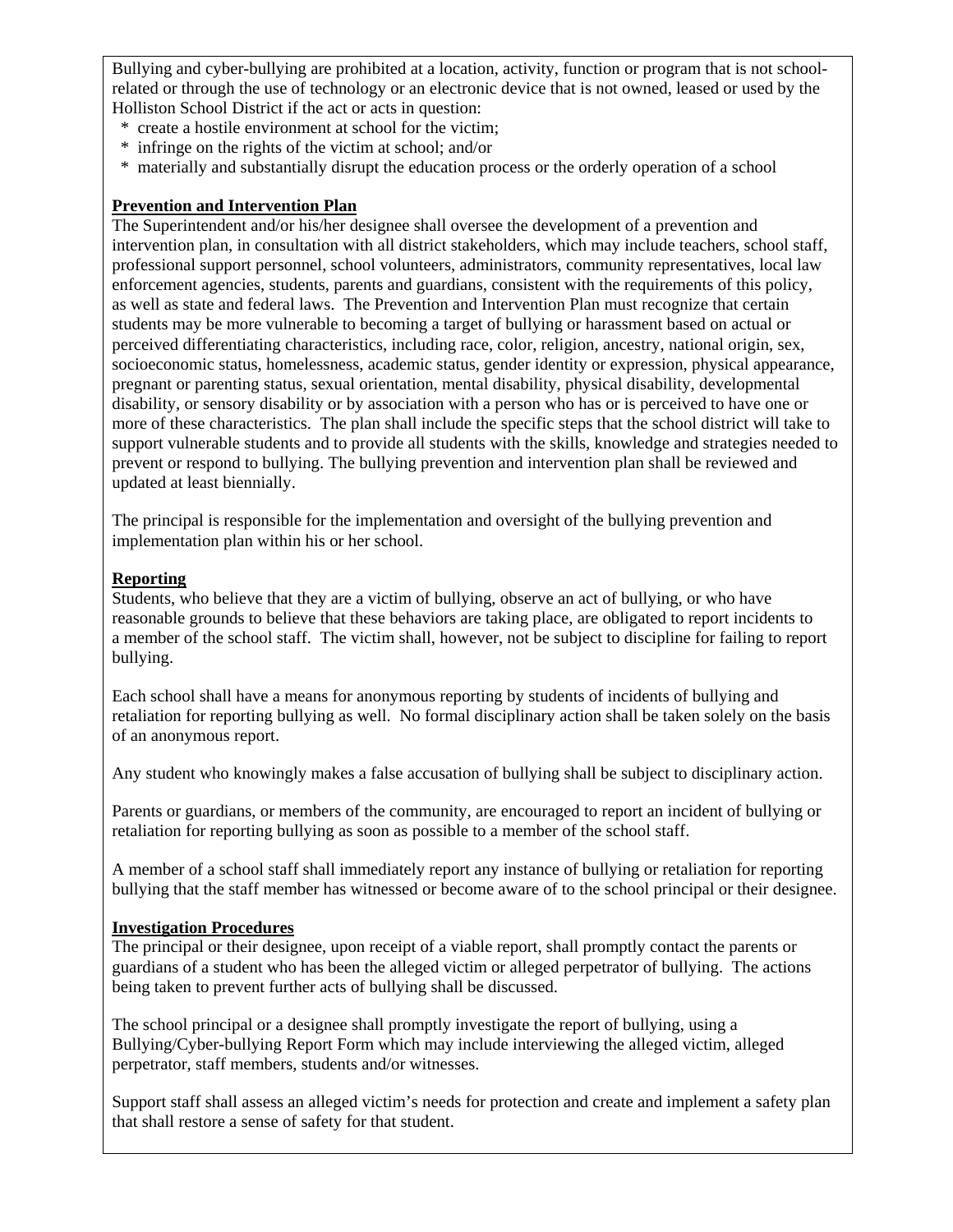Confidentiality shall be used to protect a person who reports bullying, provides information during an investigation of bullying, or is witness to or has reliable information about an act of bullying.

If the school principal or a designee determines that bullying has occurred he/she shall take appropriate disciplinary action and if it is believed that criminal charges may be pursued against the perpetrator, the principal shall consult with the school's resource officer and the Superintendent to determine if criminal charges are warranted. If it is determined that criminal charges are warranted, the local law enforcement agency shall be notified.

The investigation shall be completed within fourteen school days from the date of the report. The parents or guardians shall be contacted upon completion of the investigation and informed of the results, including whether the allegations were found to be factual, whether a violation of this policy was found, and whether disciplinary action has or shall be taken. At a minimum the principal or his/her designee shall contact the parents or guardians as to the status of the investigation on a weekly basis.

Disciplinary actions for students who have committed an act of bullying or retaliation shall be in accordance with district disciplinary policies.

Each school shall document any incident of bullying that is reported per this policy and a file shall be maintained by the principal or designee. A monthly report shall be provided to the Superintendent.

Confidentiality shall be maintained to the extent consistent with the school's obligations under law.

#### **Retaliation**

Retaliation against a person who reports bullying, provides information during an investigation of bullying, or witnesses or has reliable information about bullying shall be prohibited.

#### **Training and Assessment**

Annual training shall be provided for school employees and volunteers who have significant contact with students in preventing, identifying, responding to, and reporting incidents of bullying.

Age-appropriate, evidence-based instruction on bullying prevention shall be incorporated into the curriculum for all K to 12 students.

## **Publication and Notice**

Annual written notice of the relevant sections of the bullying prevention and intervention plan shall be provided to students and their parents or guardians, in age-appropriate terms.

Annual written notice of the bullying prevention and intervention plan shall be provided to all school staff. The faculty and staff at each school shall be trained annually on the bullying prevention and intervention plan applicable to the school.

Relevant sections of the bullying prevention and intervention plan relating to the duties of faculty and staff shall be included in the school employee handbook.

The bullying prevention and intervention plan shall be posted on the Holliston Public Schools website.

REFERENCES: Massachusetts Department of Elementary and Secondary Education's Model Bullying Prevention and Intervention Plan